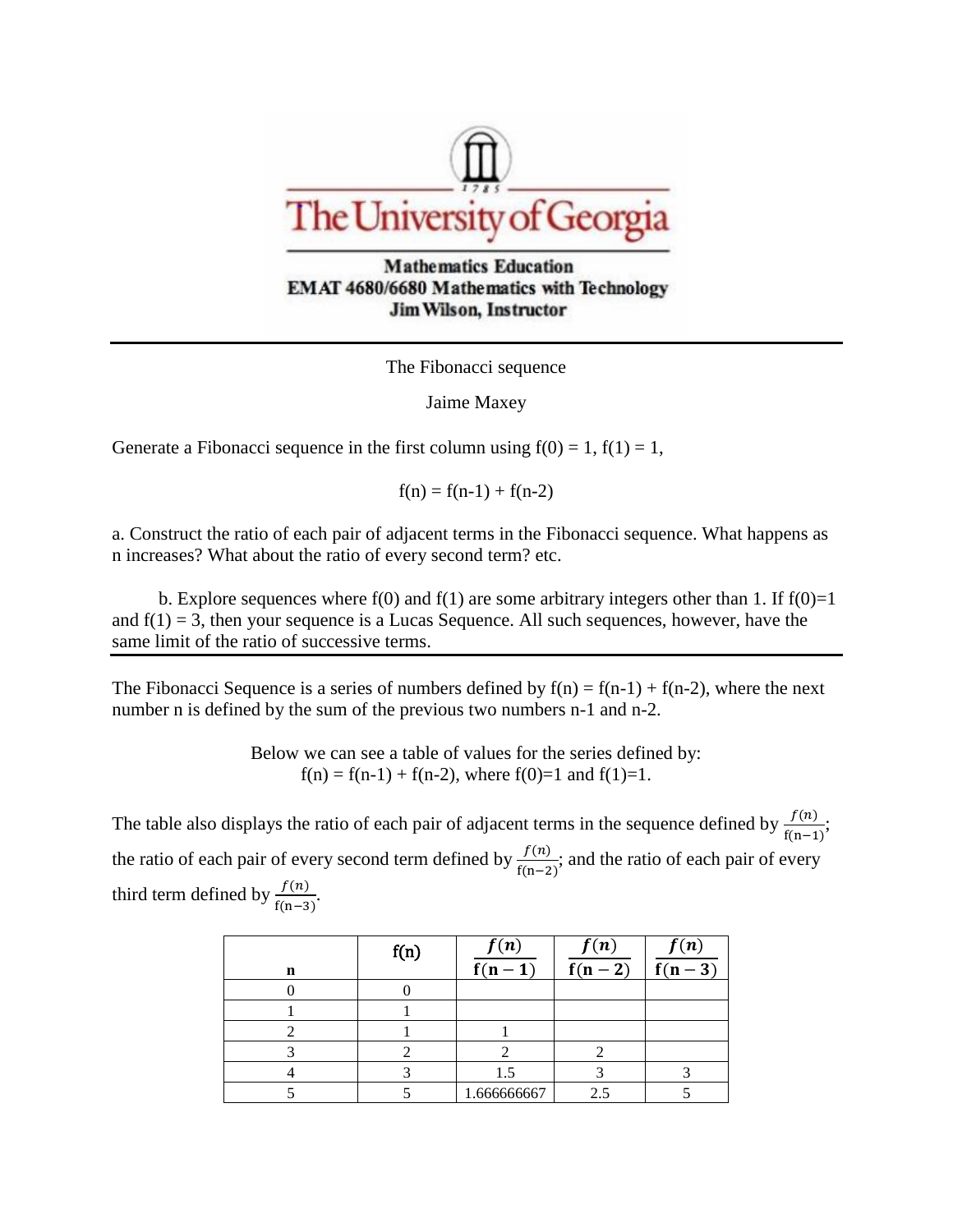| 6  | 8      | 1.6         | 2.66666667 | 4         |
|----|--------|-------------|------------|-----------|
| 7  | 13     | 1.625       | 2.6        | 4.3333333 |
| 8  | 21     | 1.615384615 | 2.625      | 4.2       |
| 9  | 34     | 1.619047619 | 2.61538462 | 4.25      |
| 10 | 55     | 1.617647059 | 2.61904762 | 4.2307692 |
| 11 | 89     | 1.618181818 | 2.61764706 | 4.2380952 |
| 12 | 144    | 1.617977528 | 2.61818182 | 4.2352941 |
| 13 | 233    | 1.618055556 | 2.61797753 | 4.2363636 |
| 14 | 377    | 1.618025751 | 2.61805556 | 4.2359551 |
| 15 | 610    | 1.618037135 | 2.61802575 | 4.2361111 |
| 16 | 987    | 1.618032787 | 2.61803714 | 4.2360515 |
| 17 | 1597   | 1.618034448 | 2.61803279 | 4.2360743 |
| 18 | 2584   | 1.618033813 | 2.61803445 | 4.2360656 |
| 19 | 4181   | 1.618034056 | 2.61803381 | 4.2360689 |
| 20 | 6765   | 1.618033963 | 2.61803406 | 4.2360676 |
| 21 | 10946  | 1.618033999 | 2.61803396 | 4.2360681 |
| 22 | 17711  | 1.618033985 | 2.618034   | 4.2360679 |
| 23 | 28657  | 1.61803399  | 2.61803399 | 4.236068  |
| 24 | 46368  | 1.618033988 | 2.61803399 | 4.236068  |
| 25 | 75025  | 1.618033989 | 2.61803399 | 4.236068  |
| 26 | 121393 | 1.618033989 | 2.61803399 | 4.236068  |
| 27 | 196418 | 1.618033989 | 2.61803399 | 4.236068  |
| 28 | 317811 | 1.618033989 | 2.61803399 | 4.236068  |
| 29 | 514229 | 1.618033989 | 2.61803399 | 4.236068  |
| 30 | 832040 | 1.618033989 | 2.61803399 | 4.236068  |

As n increases, the ratio of each pair of adjacent terms in the sequence defined by  $\frac{f(n)}{f(n-1)}$ converges to the Golden Ratio, or Phi (φ). We can represent this ratio as the following limit:

$$
Lim_{\;n\!\rightarrow\!\infty}\frac{f(n)}{f(n\!-\!1)}\!\!=\!\phi
$$

Which is the same as saying the following:

$$
\lim_{n \to \infty} \frac{f(n-1) + f(n-2)}{f(n-1)} = \varphi
$$
  
So, as  $n \to \infty$ ,  $\frac{f(n-1) + f(n-2)}{f(n-1)} = \varphi$ ,  

$$
\frac{f(n-1)}{f(n-1)} + \frac{f(n-2)}{f(n-1)} = \varphi
$$
,  

$$
1 + \frac{f(n-2)}{f(n-1)} = \varphi
$$
,  

$$
\frac{f(n-2)}{f(n-1)} = \varphi - 1
$$
,  

$$
\frac{f(n-1)}{f(n-2)} = \frac{1}{\varphi - 1}
$$
.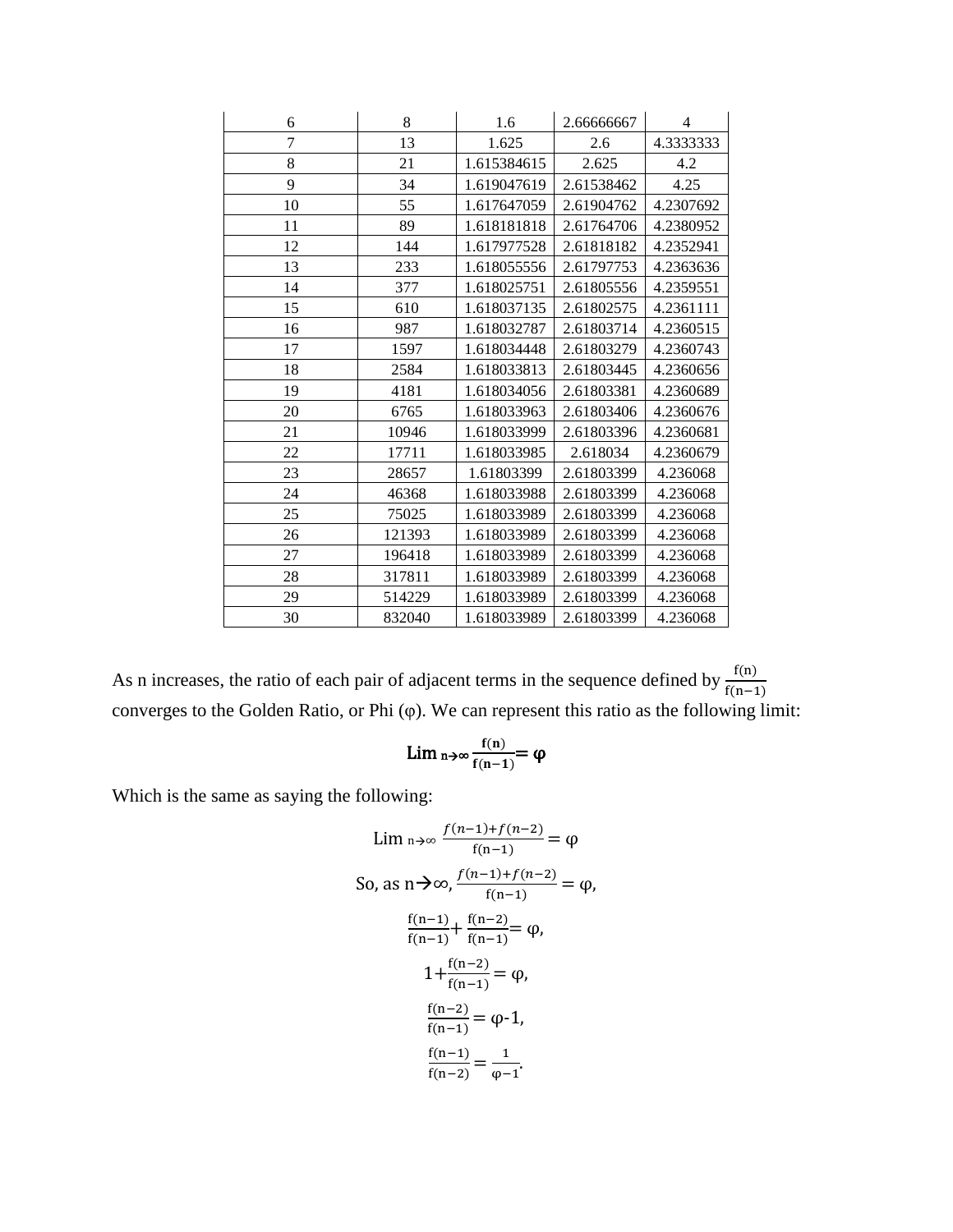As 
$$
n \to \infty
$$
,  $\frac{f(n-1)}{f(n-2)} = \frac{f(n)}{f(n-1)}$ .

Which suggests:

$$
\frac{f(n)}{f(n-1)} = \frac{1}{\phi - 1},
$$

$$
\varphi = \frac{1}{\phi - 1}.
$$

We can now solve for  $\varphi$ :

$$
\varphi^*(\varphi \cdot 1) = 1,
$$
  

$$
\varphi^2 \cdot \varphi \cdot 1 = 0,
$$
  

$$
\varphi = \frac{1 + \sqrt{5}}{2} \approx 1.618
$$

Which is the limit that we see in the table. The negative solution $\frac{1-\sqrt{5}}{2}$ , is not a possible solution because it is negative and all of the terms in the sequence must be positive.

What about the ratio of each pair of every second term defined by  $\frac{f(n)}{f(n-2)}$ ? From the table, it appears as though the ratio converges to  $\varphi$ +1.

Well, as 
$$
n \to \infty
$$
,  $\frac{f(n)}{f(n-2)} = \frac{f(n-1)+f(n-2)}{f(n-2)} = \frac{f(n-1)}{f(n-2)} + 1 = \frac{f(n)}{f(n-1)} + 1 = \varphi + 1$ , as we suspected.

What about the ratio of each pair of every k term defined by  $\frac{f(n)}{f(n-k)}$ ?

Well, by our recursive formula 
$$
f(n) = f(n-1) + f(n-2)
$$
,

as n
$$
\rightarrow \infty
$$
,  $\frac{f(n)}{f(n-k)} = \frac{f(n-1)}{f(n-k)} + \frac{f(n-2)}{f(n-k)} = \frac{f(n)}{f(n-(k-1))} + \frac{f(n)}{f(n-(k-2))}$ .  
So,  $\lim_{n \to \infty} \frac{f(n)}{f(n-k)} = \lim_{n \to \infty} \frac{f(n)}{f(n-(k-1))} + \lim_{n \to \infty} \frac{f(n)}{f(n-(k-2))}$ .

So, let's check if this is true for the ratio of each pair of every third term defined by  $\frac{f(n)}{f(n-3)}$ .

As 
$$
n \to \infty
$$
,  $\frac{f(n)}{f(n-3)} = \frac{f(n)}{f(n-2)} + \frac{f(n)}{f(n-1)} = \varphi + 1 + \varphi = 2 \varphi + 1 \approx 4.236$ , as shown in our table.

Now let's explore a Lucas Sequence, or a Fibonacci series defined as  $f(n) = f(n-1) + f(n-2)$ , where  $f(0)=1$  and  $f(1)=4$ .

|   |      | f(n)                | f(n)     | f(n)                |
|---|------|---------------------|----------|---------------------|
| n | f(n) | $\overline{f(n-1)}$ | $f(n-2)$ | $\overline{f(n-3)}$ |
|   |      |                     |          |                     |
|   |      |                     |          |                     |
|   |      | 1.25                |          |                     |
|   | 9    | 1.8                 | 2.25     |                     |
|   | 14   | 1.555556            | 2.8      | 3.5                 |